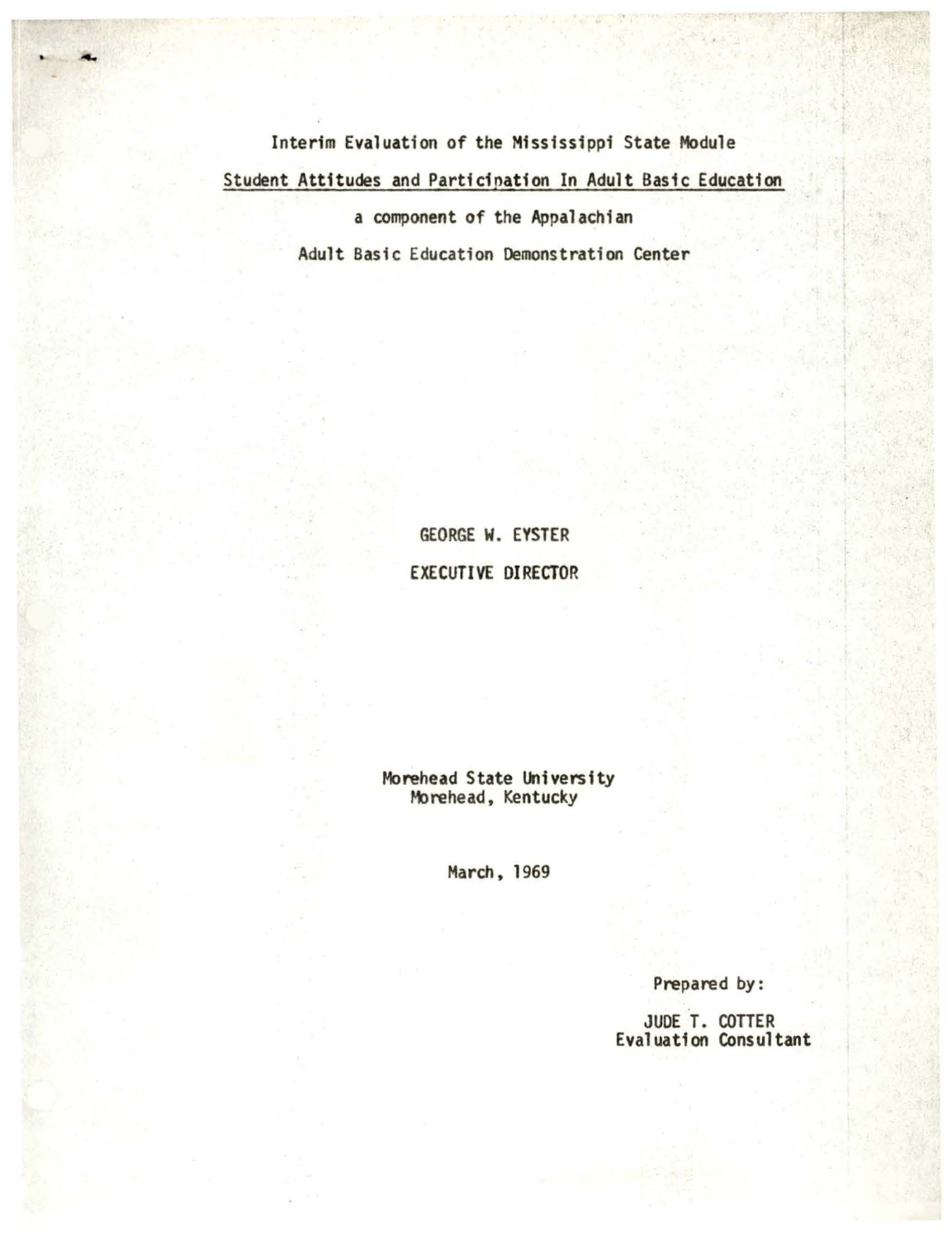## Mississippi State Module

# Student Attitudes and Participation in Adult Basic Education

Project 01 rector: Dr. Don Seaman

### ADDENDUM II

The Identification and Comparison of Attitude Toward

Education by Adult Basic Education Students.

Teachers and (ABE) Administrators

## PROBLEMS:

The Mississippi Module has had one problem in particular which is **late**  funding. This problem seems to have been more acute in the Mississippi Module than in any other state center. The objectives of this project are:

- 1. To develop a procedure for measuring attitudes toward education by students in Adult Basic Education.
- 2. To detennine attitudes-toward-education by Adult Basic Education teachers, students, and dropouts. Special emphasis will be given to identification of attitude patterns.
- 3. To develop curriculum content, based upon attitudes and attitude pattems identified, for the training of ABE teachers.

While the contract signed by the Mississippi State University was dated February 1, actual work on the objectives of this Project were not officially starteduntil March 27. Some background work has been done on the development of the semantic differential test that will be used in each of the first two objectives, and a method of using this semantic differential test is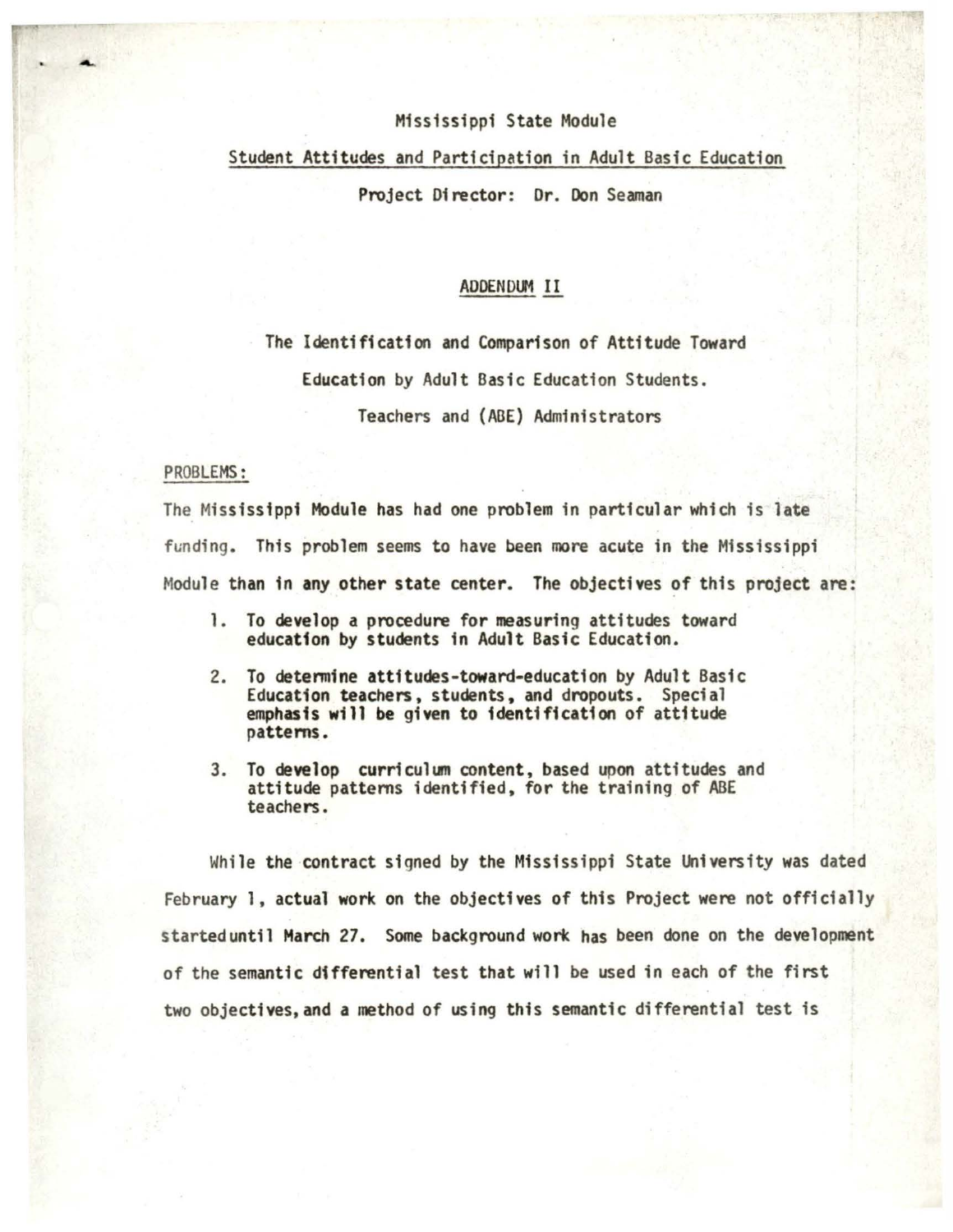planned also for number three in development of curriculum content. It is important to note at this time that there has been a limited amount of work completed on Addendum II to the Mississippi Proposal. The following information is based, not on what has been accomplished, but rather what is currently underway and what is planned.

#### Phase l

The procedures for Phase I are as follows:

a. Review of relevant research and literature pertaining to identification and detennination of attitudes.

Preliminary work has been completed for this procedure.

b. Selection of procedures or instruments (semantic differential, etc.) to be developed and tested. This activity will possibly include a vocabulary test to determined word changes or revisions needed in instrumentation.

This work is currently underway with the use of the semantic differential test. Various forms are being developed and have been administered to at least one group.

c. Identification of population sample.

This population sample will be taken from the regular ABE students and comparisons will be made from control groups of students supplied by the State Department of Adult Basic Education.

d. Selection and training of personnel to aaninister the instruments. Personnel selected will be familiar with the popula- tion sample and ABE programs.

To this date no person has been hired or trained. On March 27, a secretary had been interviewed and it was planned that this person would starting very shortly.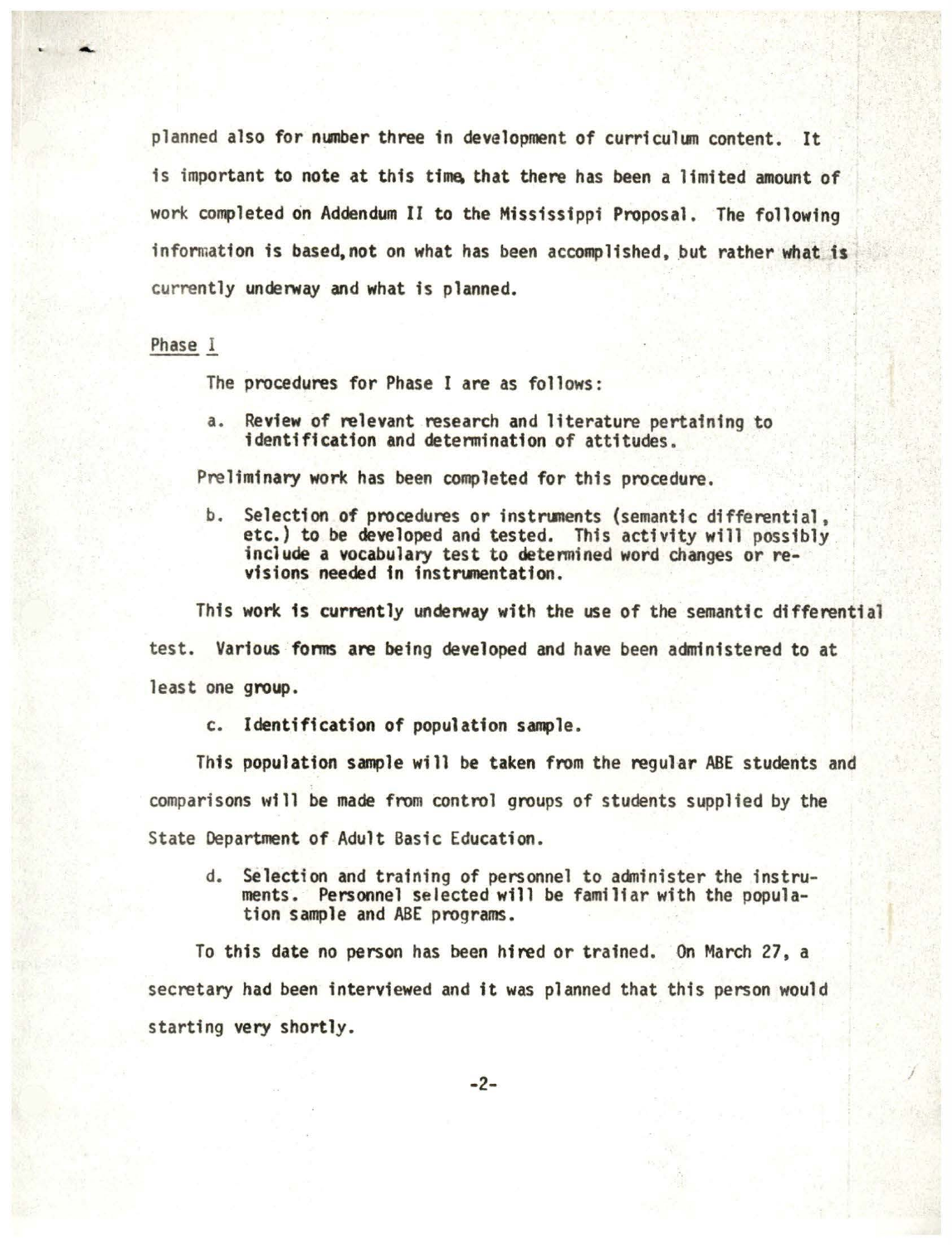e. Initial revision or development and testing of instrument(s). These instruments have had very little field testing at this date.

- f. Analysis of data.
- g. Further revision and testing as needed (to be determined by project staff).
- $h$ . . . Analysis of **data •**

It is not possible at this time to indicate work in this area, however, Dr. Seaman feels confident that the data will be available and analyzed by the due-dates required in Addendum II, that is, that the first interim report will be completed on May 31 , and the final report will be completed by August 15, 1969.

# Phase II

Phase II will be devoted to detennining existing differences in attitudes toward education by participants in Adult Basic Education. Particular emphasis will be given to identifying differences between (1) administrators and teachers, (2) teachers and students, (3) teachers and dropouts, and (4) students and dropouts.

Phase II will be deferred until completion of Phase I in order that the procedure(s) developed in Phase I may be utilized. It is hoped that the combined infonnation obtained from the two concurrent phases can be utilized in teacher training in Adult Basic Education to help teachers eliminate the disparity which may exist between their own feelings and attitudes and those of their students. Such procedures should strengthen recruitment and retention in Adult Basic Education programs not only in Appalachian regions, but throughout the country as well.

Calendar:

Phase I: February 1, 1969 to August 15, 1969 (a) Interim report due - May 31, 1969 (b) Final report due - August 15, 1969

Phase 11: September 2, 1969 to May 31, 1970